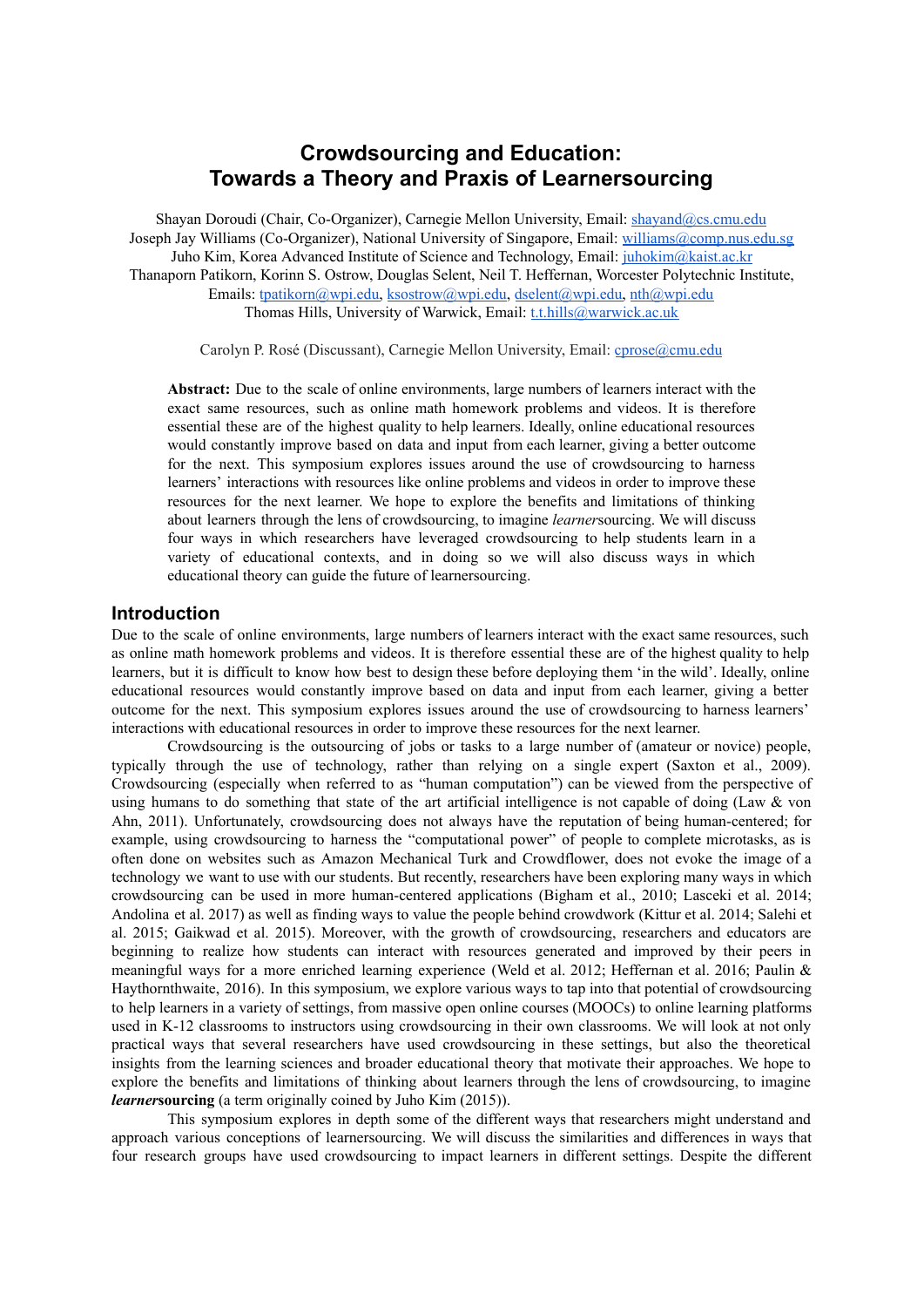settings and various approaches to crowdsourcing, one theme that exists across the four presentations in this symposium is that crowdsourcing can help both the learners involved in generating new content, as well as the learners who then engage with the crowdsourced content. This vision of how crowdsourcing can impact students, is nicely described by Duffy and Cunningham (1996) in a metaphor for their account of constructivist instruction:

In his popular novel *The Name of the Rose*, Umberto Eco (1983) describes a medieval library, a labyrinth of passages, stairways, and chambers filled with books...learning is illustrated by Brother William, the main character of the novel, feeling and groping his way through the library. As Brother William constructs a path (or pattern of connections) through the library, one of only many possible paths, he is transforming his means of participating in the community of scholars, both those using the library (constructing their own paths) and those who have written manuscripts contained therein."

#### **Learnersourcing and the Learning Sciences**

Learning scientists can benefit learnersourcing in a number of ways by (1) bringing theories to bear on pedagogically valuable ways of approaching learnersourcing, (2) studying how teachers and researchers can effectively use learnersourcing to help learners, (3) studying how learners can effectively engage with learnersourced resources, and (4) creating systems that can support effective forms of learnersourcing. In doing so, the learning sciences can benefit from better theoretical insights on how students learn and interact in ways mediated by learnersourcing. These insights might transcend beyond learnersourcing into other areas of the learning sciences, such as computer-supported collaborative learning. Moreover, this symposium will discuss how effectively integrating crowdsourcing and education requires bridging insights from psychology and education with systems and algorithms from computer science. Our hope is to show the promise of forming new collaborations between learning scientists and computer scientists. Such collaborations can have a long-lasting impact on the future of the learning sciences. Finally, this symposium is particularly relevant this year, as crowdsourcing is also a topic of interest to the Learning @ Scale and Artificial Intelligence in Education communities, both of which are having colocated conferences with ICLS this year. Our hope is to bring together researchers from these fields.

#### **Symposium Synopsis**

The symposium will include four presentations. Juho Kim will present work on learnersourcing for helping learners more effectively navigate and use online instructional videos, such as those in MOOCs. Joseph Jay Williams will then report on a system that prompts learners to self-explain, presents those explanations to future learners, and then discovers which explanations future learners find most helpful by using machine learning to conduct dynamic experiments. The ASSISTments group will report on their work on deploying a platform used in many K12 classrooms that allows students to provide their work as assistance for other students. The group will also describe an instance of *teachersourcing* in their platform, broadening the scope of how crowdsourcing can impact educational practice. Finally, Thomas Hills discusses how he used crowdsourcing in his undergraduate level course on the psychology of persuasion in order to allow students to create content that influenced the course by bringing their own interests to the table. As the discussant, Carolyn Rosé will share her insights on the similarities and differences in the approaches taken by the four presenters, how approaches to learnersourcing relate to the learning sciences and computer-supported collaborative learning, and what are some of the limitations of learnersourcing as currently envisioned.

A goal of this symposium is to see how theoretical insights from the learning sciences, psychology, and broader educational theory can guide the application of ideas from crowdsourcing. For example, Joseph Jay Williams' considers how crowdsourcing explanations from students can be of pedagogical value to those students by building upon the literature on self-explanation. Similarly, Thomas Hills describes how his use of crowdsourcing is guided by theories of learner-centered education such as constructivism and related principles coming from cognitive psychology.

Given that the symposium is about crowdsourcing, the session will also include two interactive crowdsourced components. First, we will ask attendees at the beginning of the session to tell us (through a Google form) their first impression of applying crowdsourcing to education (whether that is a thought, idea, question, or concern). We will then ask them the same question at the end of the session. Our goal is to have attendees reflect on what they think about crowdsourcing and give us a sense of the attendees' prior background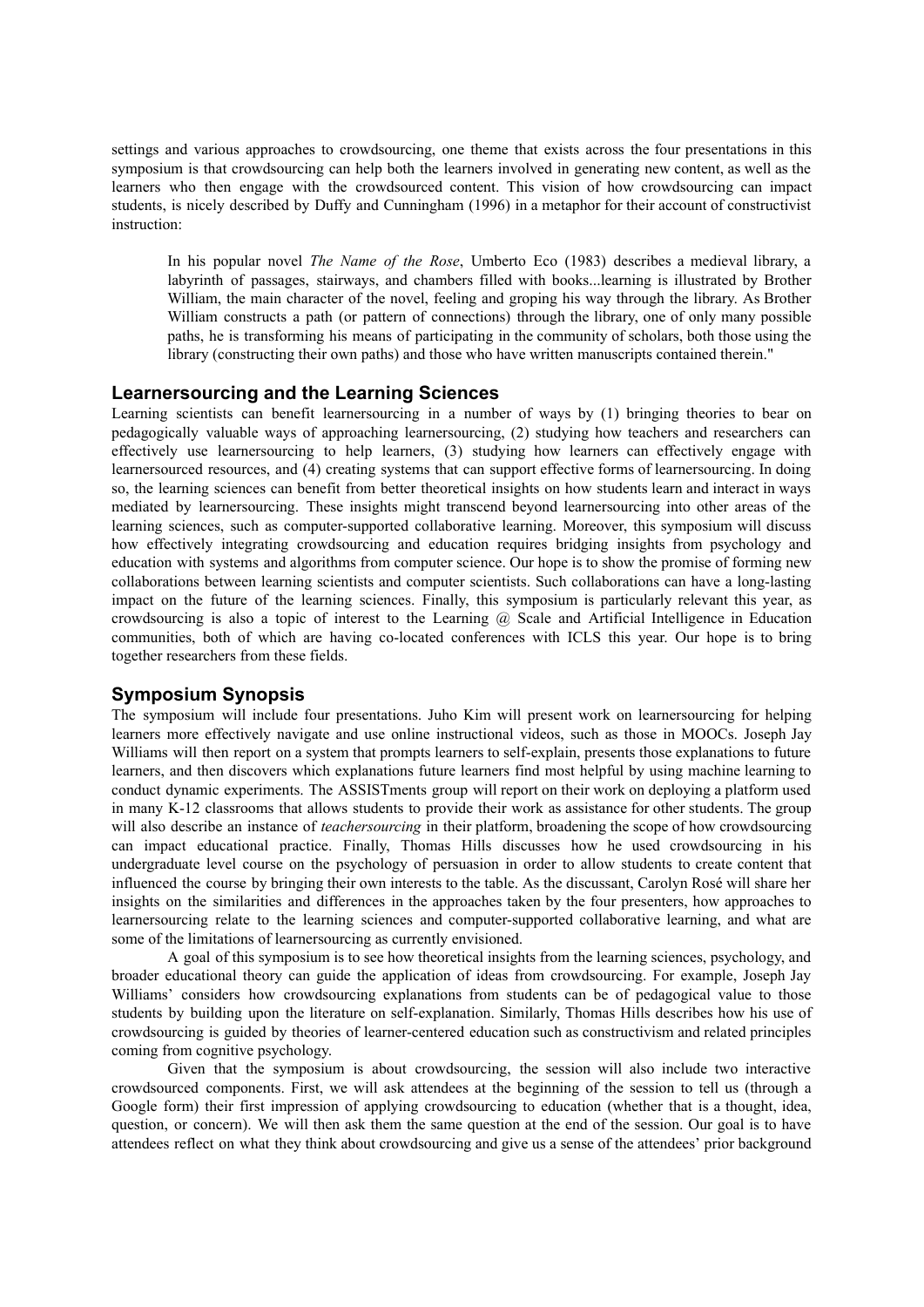and opinions and how our session might have changed their opinions. Second, we will have a crowdsourced Q&A session, where attendees can "upvote" and comment on questions, both so that questions that are of greatest interest will get answers by participants, but also so that online discussions can start and continue among attendees. We will now describe the contributions of each of the four presentations.

# **Learnersourcing: Improving Learning with Collective Learner Activity**

Juho Kim

My research has focused on improving the video learning experience online. My primary approach has been learnersourcing, in which learners collectively generate novel content and interfaces for future learners while engaging in a meaningful learning experience themselves. Millions of learners today use educational videos from online platforms such as YouTube, Khan Academy, Coursera, or edX. Learnersourcing can improve the content and interfaces in a way neither experts, nor computers, nor existing crowdsourcing methods can achieve at scale. My research demonstrates that interfaces powered by learnersourcing can enhance content navigation, create a sense of learning with others, and ultimately improve learning.

I draw on several fields to design learnersourcing applications: crowdsourcing to aggregate small contributions into meaningful artifacts; social computing to motivate participation and build a sense of community among learners; content-based video analysis techniques such as computer vision and natural language processing to complement learner input; and the learning sciences to inform the design of learnersourcing tasks that are pedagogically meaningful. I explore two types of learnersourcing: **passive learnersourcing** uses data generated by learners' natural interaction with the learning platform, and **active learnersourcing** prompts learners to provide specific information.

# Passive Learnersourcing: Natural learner interactions improve video learning

In traditional classrooms, teachers adapt their instruction to students based on their level of engagement and confusion. While online videos enable access for a wide audience, instructors and learners are disconnected; it is as if instructors are talking to a wall without feedback from learners watching the video. I created a thread of research that leverages natural learning interaction data to better understand and improve video learning, specifically using thousands of learners' second-by-second video player interaction traces (e.g., clicking the play button in the video player).



Data analysis of 39 million MOOC video clicks



Figure 1: An example interaction peak Figure 2: LectureScape: lecture video player powered by interaction data.

Exploratory data analyses of four massive open online courses (MOOCs) on the edX platform investigated 39 million video events and 6.9 million watching sessions from over 120,000 learners. Analyzing collective in-video interaction traces revealed video interaction patterns, one of which is interaction peaks, a burst of play button clicks around a point in a video indicating points of interest and confusion for many learners. Figure 1 shows one such interaction peak; notice that the peak occurs just before the video transitions visually from showing the instructor walking through code and showing the instructor speaking. I identified student activity patterns that can explain peaks, including playing from the beginning of new material, returning to missed content, and replaying a brief segment (Kim et al., 2014b). These analyses have implications for video authoring, editing, and interface design, and provide a richer understanding of video learning on MOOCs.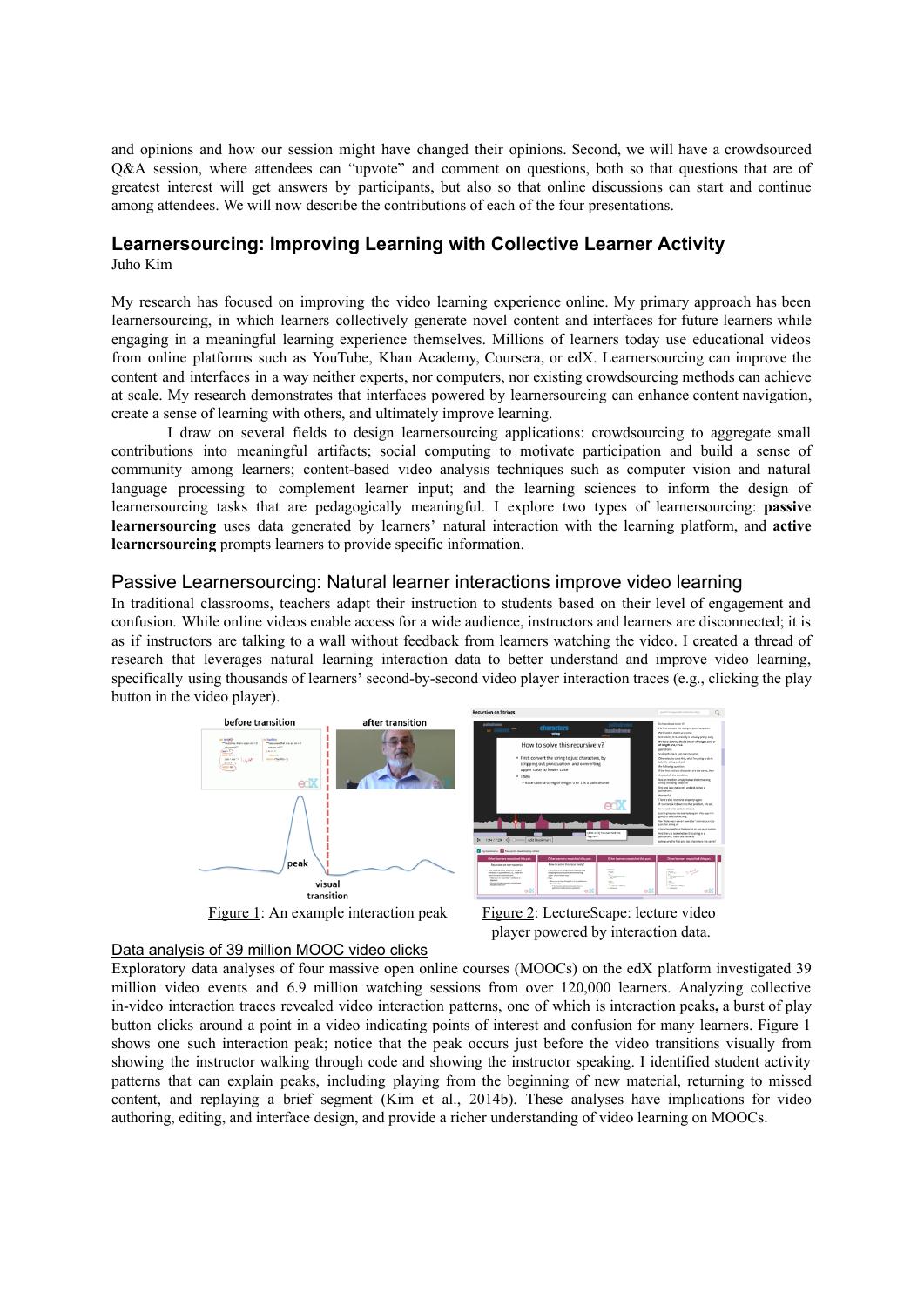#### Video interface that evolves with data

LectureScape (Kim et al., 2014a; see Figure 2) is an enhanced video player for educational content online, powered by data on learners**'** collective video watching behavior. LectureScape dynamically adapts to thousands of learners**'** interaction patterns to make it easier to rewatch, skim, search, and review. LectureScape introduces a set of data-driven interaction techniques that augment existing video interface widgets: a 2D video timeline with an embedded visualization of collective navigation traces; dynamic and non-linear timeline dragging; data-enhanced transcript search and keyword summary; automatic display of relevant still frames next to the video; and a visual summary representing points with high learner activity.

## Active Learnersourcing: Learner prompts contribute to new learning materials



Figure 4: Crowdy: Learnersourcing workflow for summarizing steps in a how-to video.

We asked if learners, both an intrinsically motivated and uncompensated crowd, can generate summaries of individual steps at scale. This research question resulted in a learnersourcing workflow that periodically prompts learners who are watching the video to answer one of the pre-populated questions, such as "what was the overall goal of the video section you just watched?**"** (Figure 4) (Weir et al. 2015). Learners**'** answers help generate, evaluate, and proofread subgoal labels, so that future learners can navigate the video with the solution summary. We deployed Crowdy, a live website with the learnersourcing workflow implemented on a set of introductory web programming videos. The 25-day deployment attracted more than 1,200 learners who contributed hundreds of subgoal labels and votes. A majority of learner-generated subgoals were comparable in quality to expert-generated ones, and learners commented that the system helped them grasp the material. A controlled experiment with 300 crowd workers on Amazon Mechanical Turk showed that participants' retention of knowledge in statistics covered in video was higher with Crowdy than with a baseline video interface, and comparable to seeing expert-generated subgoals.

# **Generating Explanations using Crowdsourcing and Machine Learning for Dynamic Experimentation**

Joseph Jay Williams

To help students learn from solving online problems and receiving feedback, it can be beneficial to provide explanations for how to solve these problems after student make their attempts. However, instructors have limited time and resources to generate quality explanations for all the problems they create, and many MOOCs or online resources only provide correct answers. We developed the Adaptive eXplanation Improvement System (AXIS, Williams et al, 2016) to investigate how to crowdsource explanations from learners by prompting learners to generate self-explanations (Chi et al, 1989; Williams & Lombrozo, 2010). We then used machine learning to guide a dynamic experiment that discovered which explanations learners rated as being helpful, and analyzed that data in real-time in order to present the highest rated explanations more frequently to future learners.

Learners attempted to solve four mathematics word problems (in algebra and probability), and were provided the correct answer after entering their own. In addition, they would be assigned one of the explanations from the current AXIS pool (the first few learners did not receive any explanations), and asked to rate how helpful the explanation was for their learning, on a scale from 0 (not at all helpful) to 10 (extremely helpful). They were also prompted to explain in their own words why they thought the answer was correct, as it would help them learn. If a learner's explanation was longer than 60 characters and the learner rated their explanation as likely to help others, the explanation would be added to the pool to be presented to future students.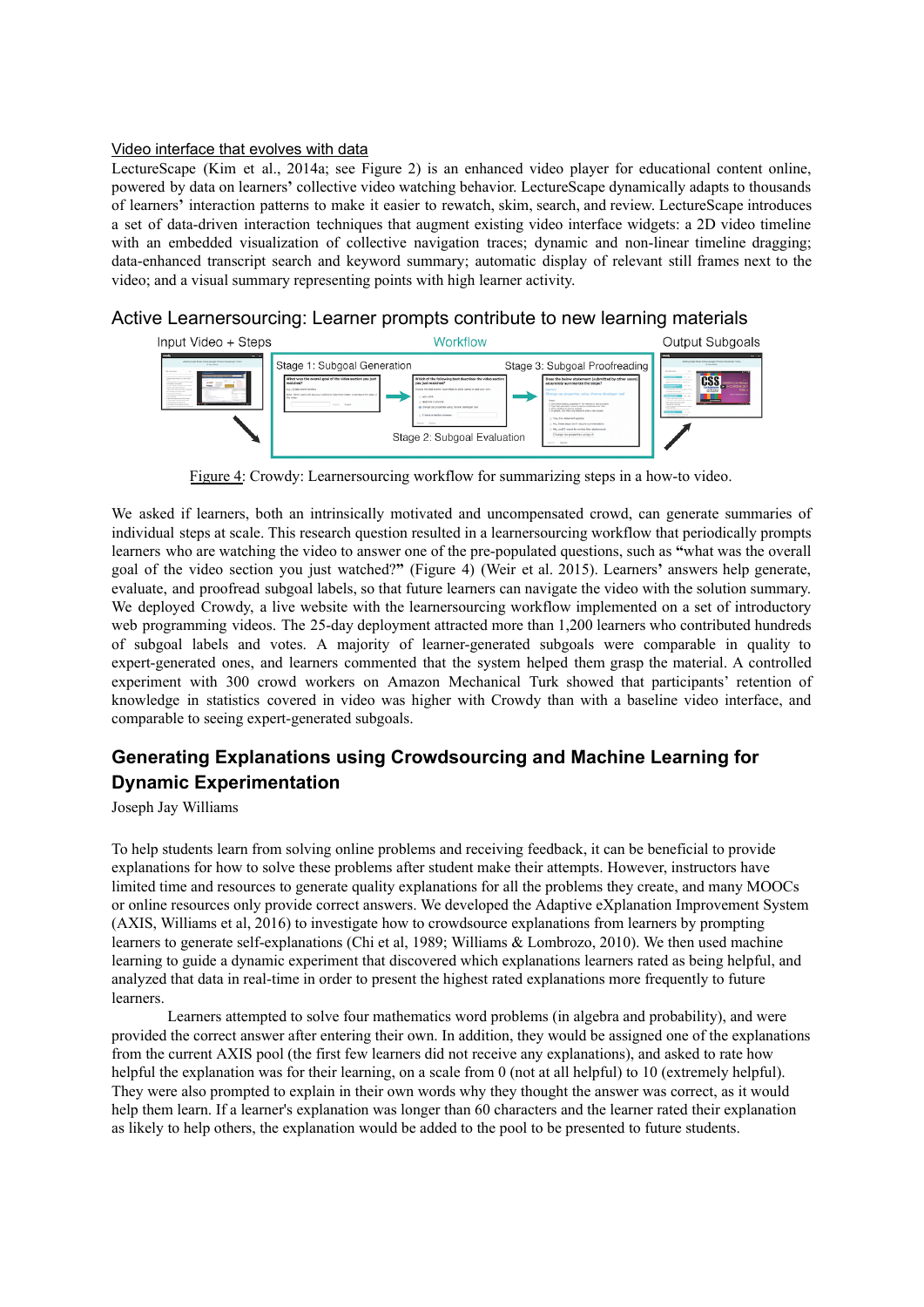Assignment of explanations to learners was initially done with equal probability, but as learners provided ratings of explanations, higher rated explanations were presented more frequently than lower rated explanations, using weighted randomization. More precisely, we used a statistical machine learning algorithm to calculate the probability that an explanation was higher rated than all the others in the pool (based on a Beta-Binomial model  $&$  algorithm commonly used to optimize websites, Chappelle  $&$  Li, 2013) and used those probabilities to set the weights for randomization (e.g. transitioning from 50/50 to 60/40 to 80/20). The output was therefore a probability distribution over a constantly increasing pool of explanations (as learners generated new selfexplanations). The probability distribution was updated every time a learner rated an explanation, so that the probability of future learners receiving an explanation was proportion to the evidence that this was the highest rated explanation.

## Benefits of Explanations for Learning

To evaluate whether the explanations that emerged also led to benefits for learning, we conducted an additional experiment. Participants were randomly assigned to receive: No explanation (original problems), learner explanations from AXIS explanations, learner explanations that AXIS gave low probability to (got low ratings), and as a gold standard, explanations written by an instructional designer. The second experiment recruited 564 new participants.

Explanations from the system led to improved learning over the default practice, where learners simply solved problems and received answers. Participants were significantly more likely to solve future problems after receiving AXIS explanations, when compared to practicing problems that did not have explanations. A pairwise comparison within a mixed-effect model revealed a significant increase in accuracy from the initial problems to the assessment problems ( $M = 12\%$  versus just 2.7%,  $SE = 0.027$ ,  $p < 0.05$ ). It might seem obvious in hindsight that providing any explanation will increase learning and success on future problems. However, the learnersourced explanations that AXIS discarded did not provide any learning benefits beyond normal practice of math problems ( $M = 2\%$  vs 3%,  $p = 0.86$ ) and were significantly less beneficial for learning than explanations delivered by the AXIS policy ( $M = 12\%$  vs.  $2\%$ ,  $SE = 0.04$ ,  $p < 0.029$ ). The AXIS explanations also increased success in solving novel transfer problems that required going beyond the explicit information in the explanation (differences of 9-12%, *SE* = 0.03, 0.04,  $p < 0.01$ ).

Finally, there were no significant differences in learning between learnersourced explanations curated by AXIS, and the explanations written by the instructional designer themself (all *p*s > 0.30). Overall, this illustrates how we can rely on *selfexplanation* to make the learnersourcing experience pedagogically meaningful for the learner, as well as using machine learning for dynamic experimentation to identify and then present learnersourced content that is helpful for future learners.

# **Crowdsourcing in ASSISTments: PeerASSIST and TeacherASSIST**

Thanaporn Patikorn, Korinn S. Ostrow, Douglas Selent, Neil T. Heffernan

ASSISTments is an online learning platform that is being used by over 600 teachers and 50,000 students worldwide (Heffernan & Heffernan, 2014 & Heffernan et al., 2016). The platform is built on the idea that it *assist*s students in learning while providing formative assess*ments* to teachers. As such, ASSISTments values the role of both students and teachers in how the platform is used. Three years ago, we ran a large-scale randomized controlled trial on ASSISTments in the state of Maine. We discovered that one teacher participating in the study, Mr. Chris LeSiege, wrote tutoring messages for every problem in his textbook so that he could better assist his students when they were doing their homework. After meeting with Mr. LeSiege and discussing his vast content creation, we realized the potential of crowdsourcing for ASSISTments, including how it could allow teachers to create and share content, expanding and improving the ASSISTments system, while strengthening the relationship between the system and its users as well as amongst users. As a result of this revelation, we have developed two features that utilize crowdsourcing: PeerASSIST and TeacherASSIST.

#### PeerASSIST

As its name suggests, PeerASSIST allows students to help their struggling peers by sharing solutions to their homework as worked examples. When a student is struggling, PeerASSIST will automatically select and show them a correct solution submitted by one of their classmates. The goal is not to have higher-performing students completing homework for lower-performing students, but rather to have moments of struggle turn into moments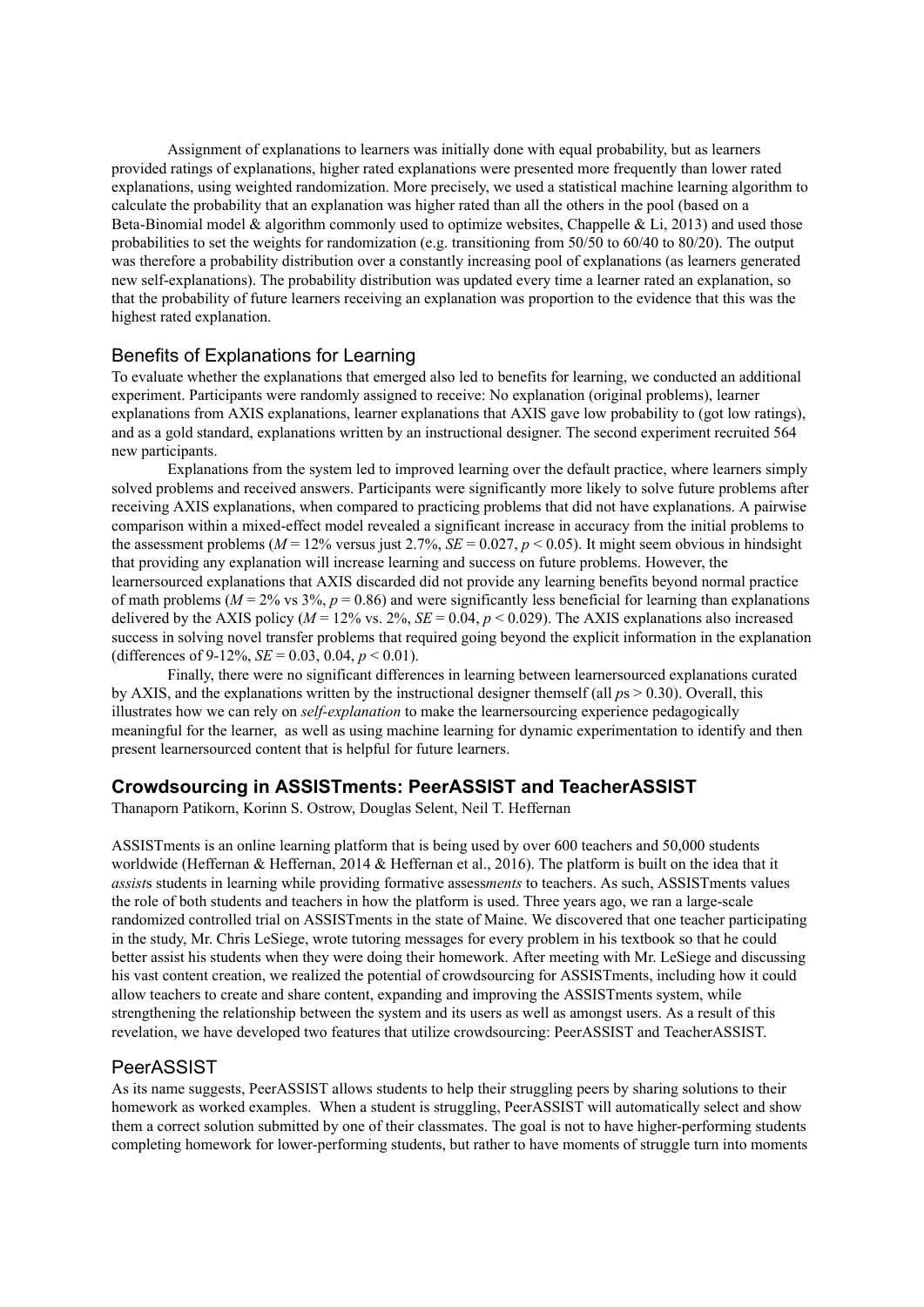of learning. A peer's worked solution might provide the necessary "Aha!" moments that an automated answer or hint provided by ASSISTments may fail to ignite. As with the AXIS system (see above), PeerASSIST is driven by multi-armed bandit algorithms that aim to select peer work that will maximize the likelihood that a struggling student will correctly answer the next question in their assignment. Teachers can also designate some of their students as "star students," whose contributions will be more heavily weighted for prioritization in PeerASSIST's selection process. Over a seven month period, PeerASSIST distributed worked examples for over 250,000 problem instances (from around 12,000 unique problems) to over 1,000 students.

### **TeacherASSIST**

While this symposium primarily focuses on learnersourcing, we are also exploring *teacher*sourcing in ASSISTments through TeacherASSIST. This feature will allow teachers like Mr. LeSiege to easily create tutoring feedback messages for not only their own problems, but also for problems sourced from textbooks or written by the ASSISTments Team. We are currently allowing beta teachers who are testing the system to share tutoring messages they have created with other teachers. For example, other teachers in Mr. LeSiege's school or district who use the same textbook and problems will be able to also access the tutoring messages that he created for his students. In future versions of TeacherASSIST, we hope to refine our model into a platform that not only allows teachers within the same school or district to create and share with each other, but to broaden sharing capacities across the United States, and perhaps the world, allowing teachers to communicate and build upon each other's content and thereby improve student learning. It is our vision for the future that TeacherASSIST and PeerASSIST will work in parallel to serve as valuable crowdsourcing tactics to strengthen the feedback available within ASSISTments while simultaneously working to simplify platform usage for teachers and provide robust, collaborative learning opportunities for students.

# **Crowdsourcing Content Creation in the Classroom**

Thomas Hills

This presentation will describe the Propaganda for Change Project, a case study for how crowdsourcing was successfully implemented in an undergraduate psychology course in 2013 with over 100 students (Hills, 2015). The course aimed to teach students about the psychology of persuasion and influence. Rather than taking an approach of direct instruction, the course was designed with a more learner-centered educational approach. Due to the large number of students in the course, traditional approaches to learner-centered education where the instructor would give individual attention to students would be difficult. Instead the course used crowdsourcing to scale the learner-centered approach in two ways by (a) having students find examples of content in the real world that were of interest to them and that highlighted various aspects of persuasion and influence and to write a blog post about it, and (b) having students create their own video as their final project that would utilize the principles of the course to create a persuasive prosocial message. All of the content created by students was shared on this blog: http://persuasion-and-influence.blogspot.co.uk/. The crowdsourced content had value in two distinct ways. First, it gave the instructor talking points in class to illustrate the course topics in ways that were meaningful to the students. By leveraging examples of advertisements that students found relevant to their own lives, the instructor could bring up pertinent examples that were shared on the blog in class. Additionally, the instructor could encounter many more examples (and perhaps better ones) that he himself could have curated. To further help the blog become an essential part of the course, the instructor created questions on the final exam where students had to describe the forms of persuasion used in images taken from the blog. Second, the content generated by students is publicly available on the course blog and so it can be read by (a) students currently in the course, (b) future students who can take inspiration from students who took the course previously, and (c) the general public. Indeed, the blog currently has over 700,000 views, with around 400 views per day from people around the world. The quality of student blog posts exceeded expectations. Many students were thankful (both in person and in evaluations) that the course dealt with real world content and they felt it prepared them for job interviews. Having described the course, we will now turn to discussing the types of crowdsourcing the course used, and the theoretical principles from psychology and educational theory that can help guide them.

# Found Content and Produced Content

There are two types of crowdsourced content used in the course: *found content* and *produced content*. Asking students to find examples of persuasion in their lives and write a blog about it is an example of found content.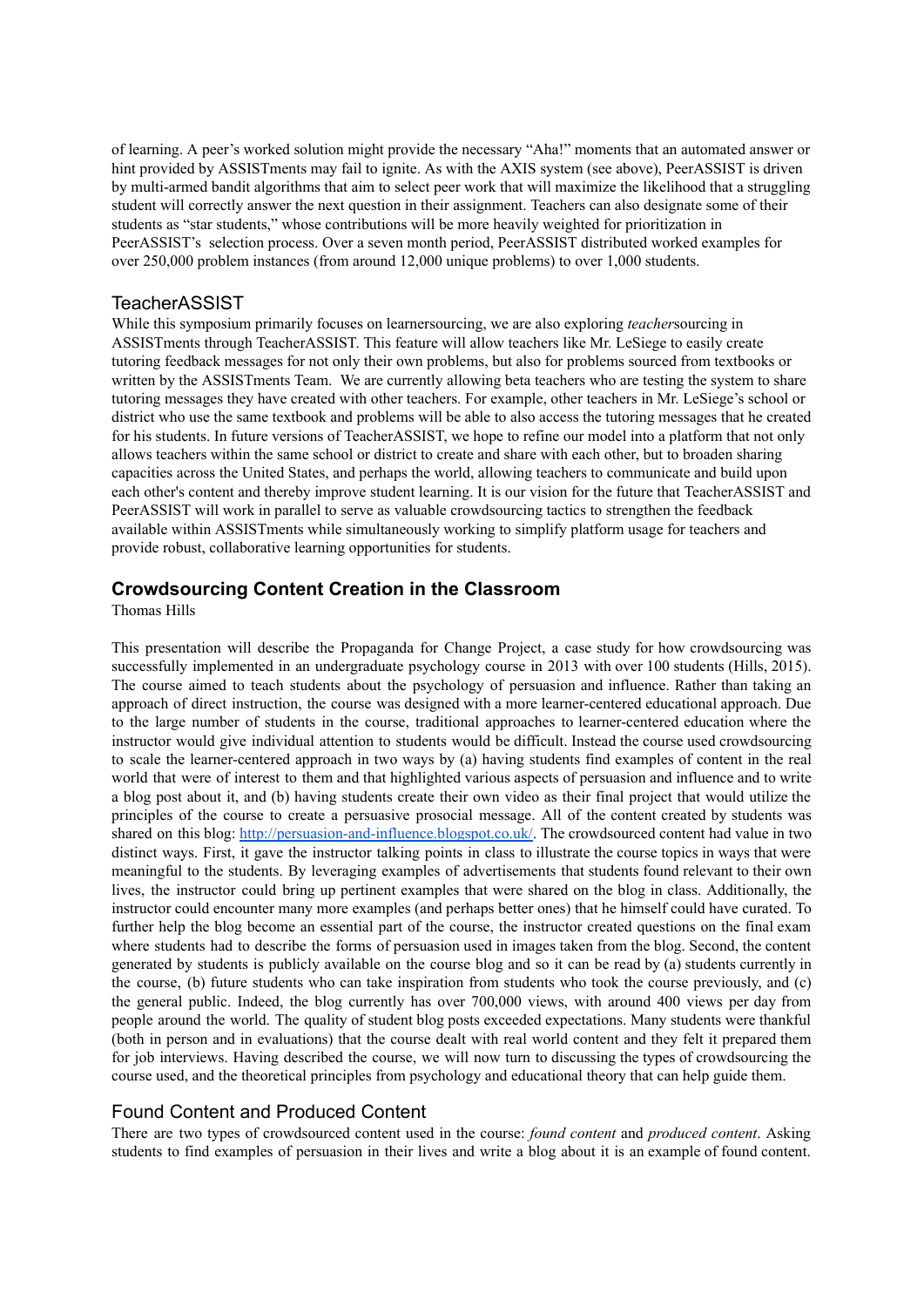The concept of found content is similar to that of found objects in art (e.g., Marcel Duchamp's *Fountain*). By having students describe found content, students get experiences with detecting ideas from the course in the real world as well as finding ways to relate the content back to the principles taught in the course by explaining it (to themselves and to others). Having students create a persuasive video for positive change is an example of produced content. This is the type of crowdsourced content that typically comes to mind and that the other presentations in this symposium have focused on.

#### Educational Theory, Cognitive Psychology, and Content Creation

Having students find and produce content is supported by several educational theories and principles from cognitive psychology. Having students contribute content to the course builds on the idea of learner-centered education. Many learner-centered theories exist in the educational literature that support the idea of crowdsourced content generation. For example, we build on the recently developed idea of the student as producer (Neary and Winn, 2009), which posits that "undergraduate students working in collaboration with academics to create work of social importance that is full of academic content and value'' (Neary and Winn, 2009). This approach also builds on a central idea in a variety of constructivist theories that students naturally try to make sense of their experiences by relying on their prior knowledge and experiences (Resnick, 1987; Raskin 2002), so it is our role as instructors to help students make sense of the world around them and learn to participate in a community of learners (Duffy and Cunningham, 1996).

Having students generate new content is also supported by principles from cognitive psychology (Dunlosky et al., 2013). For example, psychologists have shown a *generation effect* whereby students better recall and remember information they generated themselves rather than information given by others (Slamecka and Graf, 1978). Moreover, it has been shown that asking questions that relate to one's prior knowledge and experiences can help support complex learning beyond asking questions related to course content (King, 1994). Having students explain the relationship of found content to the ideas of the course also builds on the idea of *self-explanation*, a well-documented method for improving learning by elaborating on content information (Chi et al. 1989; Rittle-Johnson, 2006).

Understanding the relevant educational and psychological theories can help realize how to most effectively crowdsource the creation of new content, not just for the sake of creating content for others, but, perhaps more importantly, for enhancing the learning experience of the students engaged in generating new content.

#### **References**

- Andolina, S., Schneider, H., Chan, J., Klouche, K., Jacucci, G., & Dow, S. (2017). Crowdboard: Augmenting InPerson Idea Generation with RealTime Crowds. In *Proceedings of the 2017 ACM SIGCHI Conference on Creativity and Cognition* (pp. 106-118). ACM.
- Bigham, J. P., Jayant, C., Ji, H., Little, G., Miller, A., Miller, R. C., ... & Yeh, T. (2010). VizWiz: nearly real-time answers to visual questions. In *Proceedings of the 23nd Annual ACM Symposium on User Interface Software and Technology* (pp. 333342). ACM.
- Chapelle, O., & Li, L. (2011). An empirical evaluation of thompson sampling. In *Advances in Neural Information Processing Systems* (pp. 2249-2257).
- Chi, M. T., Bassok, M., Lewis, M. W., Reimann, P., & Glaser, R. (1989). Self-explanations: How students study and use examples in learning to solve problems. *Cognitive Science*, 13(2), 145-182.
- Duffy, T. & Cunningham, D. (1996). Constructivism: Implications for the design and delivery of instruction. *Handbook of Research for Educational Communications and Technology, 51*, 170198.
- Dunlosky, J., Rawson, K. A., Marsh, E. J., Nathan, M. J., & Willingham, D. T. (2013). Improving students' learning with effective learning techniques promising directions from cognitive and educational psychology. *Psychological Science in the Public Interest,* 14(1), 4–58.
- Gaikwad, S. N., Morina, D., Nistala, R., Agarwal, M., Cossette, A., Bhanu, R., ... & Mithal, A. (2015). Daemo: A selfgoverned crowdsourcing marketplace. In *Adjunct Proceedings of the 28th Annual ACM Symposium on User Interface Software & Technology* (pp. 101-102). ACM.
- Heffernan, N. T., & Heffernan, C. L. (2014). The ASSISTments ecosystem: building a platform that brings scientists and teachers together for minimally invasive research on human learning and teaching. *International Journal of Artificial Intelligence in Education, 24*(4), 470497.